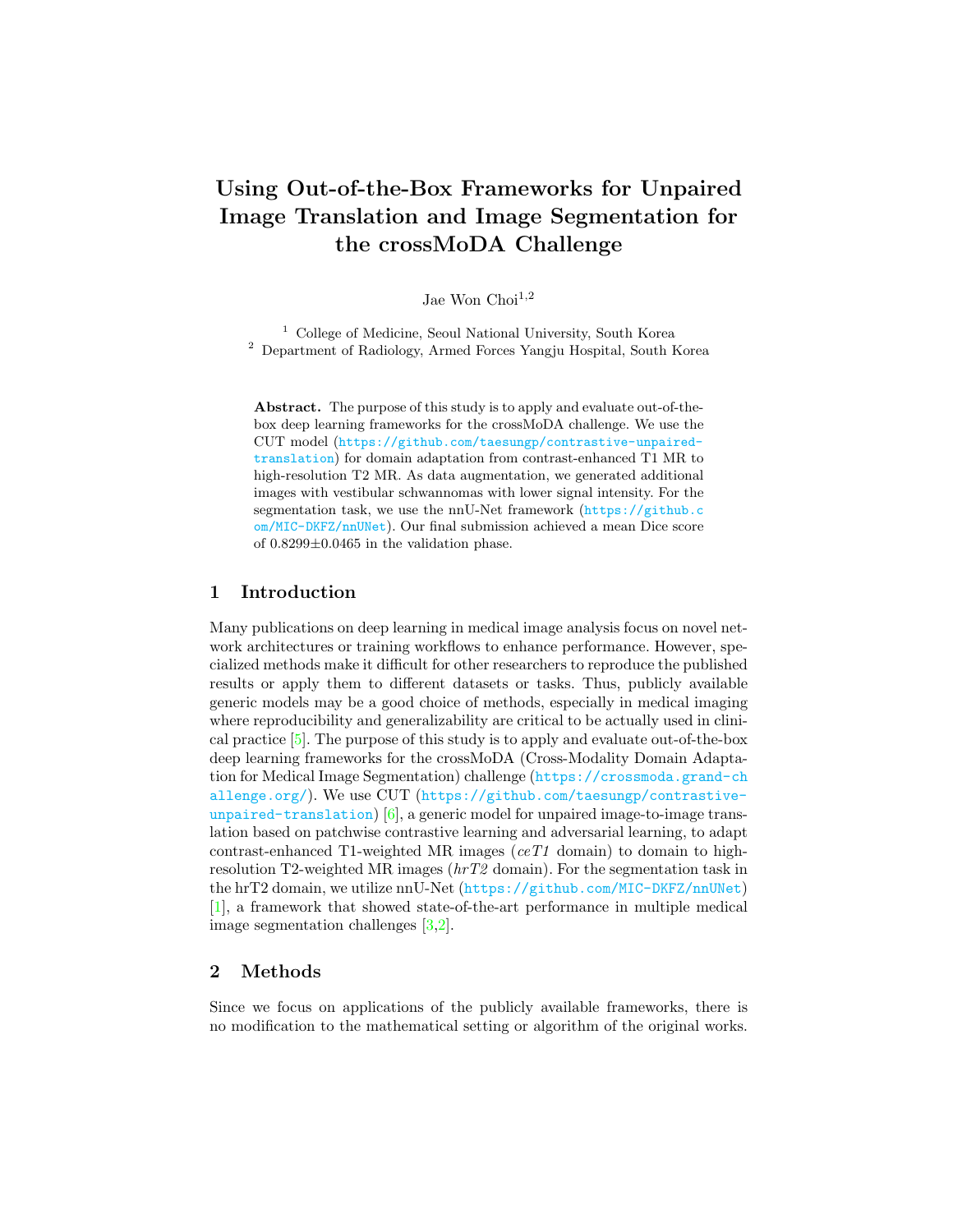All implementations were performed with PyTorch [\[7\]](#page-4-1) (version 1.7.1) on Nvidia RTX 3090 GPUs (single GPU training).

#### 2.1 Data

The official training set includes ceT1 images with segmentation labels from 105 patients and hrT2 images without labels from a separate set of 105 patients. The vestibular schwannomas (label 1) and cochleas (label 2) were manually segmented in consensus by the treating neurosurgeon and physicist using both the ceT1 and hrT2 images  $[8,9]$  $[8,9]$ . The official validation set includes hrT2 MR images of 32 patients. As stated in the official challenge rules, no additional data was included.

#### 2.2 Preprocessing

Since the voxel spacings of the given training data are heterogeneous, we resample all cases to common voxel shaping of  $0.6 \times 0.6 \times 1.0$  mm. Labels were also interpolated likewise for the ceT1 domain. For each case, the input volume is scaled to [0.0, 1.0]. Then, a center z-axis is calculated as the average of x and y coordinates of voxels with intensity higher than the 75th percentile of the whole volume. We crop the input volume with a size of  $256 \times 256$  pixels in xy-plane around the center z-axis, resulting in an image shape of  $256 \times 256 \times N$  voxels. Finally, we slice the volume data along the  $z$ -axis to acquire  $N$  images with the size of  $256 \times 256$  pixels because the CUT model only supports 2D images.

#### 2.3 Domain Adaptation

We employ two model configurations in the official PyTorch implementation of CUT, CUT and FastCUT, to train models to perform domain adaptation from ceT1 to hrT2 domain on the training set using the default options except that no resizing or cropping is performed and the number of epochs with the initial learning rate and the number of epochs with decaying learning rate are both set to 25.

We apply the trained domain adaptation model on all ceT1 images in the training set to acquire fake hrT2 images. The generated fake hrT2 images are stacked along the z-axis to reconstruct a volume data for each case in the training set.

#### 2.4 Segmentation

We use the default 3D full resolution U-Net configuration of the nnU-Net framework for training and inference for the segmentation task except that the total epochs for training was set to 250.

The fake hrT2 volumes and labels from the corresponding ceT1 images from the training set are used for training segmentation models. We hereafter refer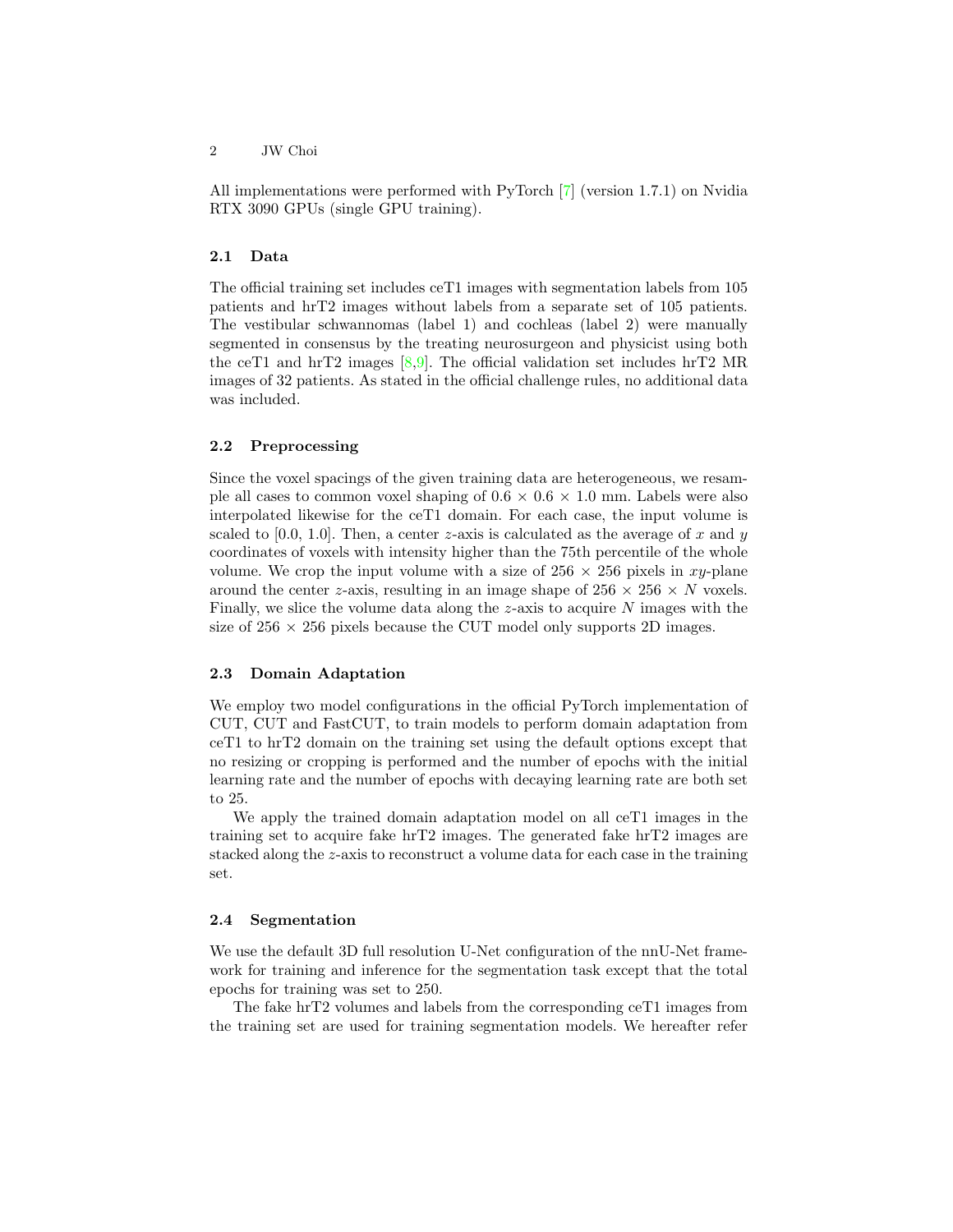to the nnU-Net model trained using fake hrT2 images generated by our trained CUT model as simply CUT, and likewise for FastCUT.

On MR T2 imaging, vestibular schwannomas are generally hyperintense but some tumors can show heterogeneous signal intensity [\[4\]](#page-3-4). To introduce heterogeneity of tumor signals to mimic such clinical characteristics, we generate additional training data by reducing the signal intensity of the labeled vestibular schwannomas by 50% (hereafter referred to as DA). Thus, with DA, 210 cases were used as training data instead of 105 cases. We evaluate segmentation results of models trained on the original training data and the data with DA.



Fig. 1. Overview of our implementation of unpaired image translation with CUT and segmentation with nnU-Net. Training data is augmented by generating images with tumor signals reduced by 50% (referred to as DA).

## 3 Results

All results are obtained via the validation leaderboard of the crossMoDA challenge. Mean Dice scores are used to compare experiments, although other metrics including Dice scores and average symmetric surface distances (ASSD) for each label are also provided. Although five-fold cross-validation is recommended for optimal usage of nnU-Net, due to lack of time and computing power considering the challenge environment, segmentation models trained on the first fold are tested on the validation set for comparison of CUT and FastCUT [\(Table 1\)](#page-3-5).

All metrics showed better results for CUT compared to FastCUT. Therefore, we choose CUT for running full five-fold cross-validations and evaluating the effect of DA. [Table 2](#page-3-6) shows results from ensembles of five-fold cross-validations of CUT trained with and without DA.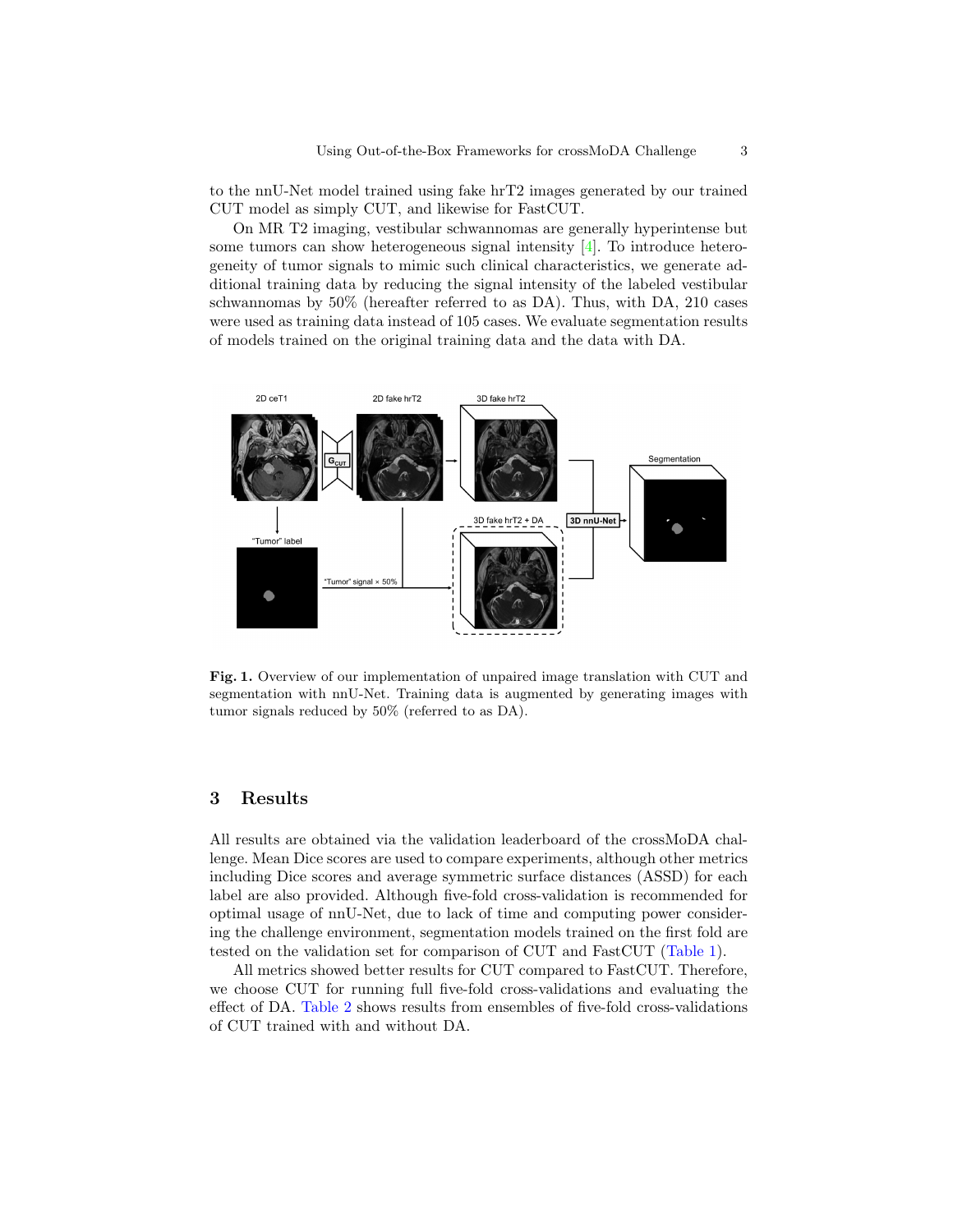4 JW Choi

<span id="page-3-5"></span>Table 1. Comparison of results on the validation set between segmentation models trained on images generated by CUT and FastCUT. Results are based on the first fold of five-fold cross-validation workflow in the nnU-Net framework.

| Experiment | Mean Dice                                                                                                            | Tumor Dice |  | Tumor ASSD   Cochlea Dice   Cochlea ASSD |
|------------|----------------------------------------------------------------------------------------------------------------------|------------|--|------------------------------------------|
| <b>CUT</b> | $\mid 0.7606 \pm 0.1357 \mid 0.7098 \pm 0.2663 \mid 2.5870 \pm 4.2764 \mid 0.8113 \pm 0.0293 \mid 0.1829 \pm 0.0420$ |            |  |                                          |
| FastCUT    | $0.7377\pm0.1553$ $0.6681\pm0.2972$ $4.5624\pm5.9722$ $0.8075\pm0.0408$ $0.1994\pm0.0577$                            |            |  |                                          |

<span id="page-3-6"></span>Table 2. Comparison of results on the validation set of CUT trained with and without DA. Results are based on five-fold cross-validations.

| Experiment | Mean Dice                                                                                                                                            | Tumor Dice |  | Tumor ASSD   Cochlea Dice   Cochlea ASSD |
|------------|------------------------------------------------------------------------------------------------------------------------------------------------------|------------|--|------------------------------------------|
|            | CUT w/o DA   $0.7703 \pm 0.1428$   $0.7217 \pm 0.2817$   $1.6655 \pm 1.8147$   $0.8188 \pm 0.0219$   $0.1765 \pm 0.0340$                             |            |  |                                          |
|            | CUT w/DA $\vert$ 0.8299 $\pm$ 0.0465 $\vert$ 0.8375 $\pm$ 0.0834 $\vert$ 1.2940 $\pm$ 1.2373 $\vert$ 0.8223 $\pm$ 0.0235 $\vert$ 0.1720 $\pm$ 0.0369 |            |  |                                          |

We submitted the ensemble of five-fold cross-validations of CUT with DA as the final submission for the challenge. The evaluation metrics showed improvements with DA not only for vestibular schwannomas but also for cochlea even though DA involved only altering the signal intensity of the vestibular schwannomas.

# 4 Discussion

With a mean Dice score of 0.8299, our method ranks among the top 10 on the validation leaderboard on the submission deadline. Our results show publicly available generic deep learning frameworks can achieve a certain degree of performance in medical imaging without a novel network or methodology. This study involves a limited range of hyperparameters due to the circumstance of a challenge. Further experiments on different preprocessing and data augmentation may enhance performance. Also, comparison with other out-of-the-box frameworks is warranted.

### References

- <span id="page-3-1"></span>1. Isensee, F., Jaeger, P.F., Kohl, S.A., Petersen, J., Maier-Hein, K.H.: nnu-net: a selfconfiguring method for deep learning-based biomedical image segmentation. Nature methods 18(2), 203–211 (2021)
- <span id="page-3-3"></span>2. Isensee, F., Maier-Hein, K.H.: An attempt at beating the 3d u-net. arXiv preprint arXiv:1908.02182 (2019)
- <span id="page-3-2"></span>3. Isensee, F., Petersen, J., Kohl, S.A., Jäger, P.F., Maier-Hein, K.H.: nnu-net: Breaking the spell on successful medical image segmentation. arXiv preprint arXiv:1904.08128 1, 1–8 (2019)
- <span id="page-3-4"></span>4. Lin, E., Crane, B.: The management and imaging of vestibular schwannomas. American Journal of Neuroradiology  $38(11)$ ,  $2034-2043$  (2017)
- <span id="page-3-0"></span>5. Park, S.H., Han, K.: Methodologic guide for evaluating clinical performance and effect of artificial intelligence technology for medical diagnosis and prediction. Radiology 286(3), 800–809 (2018)